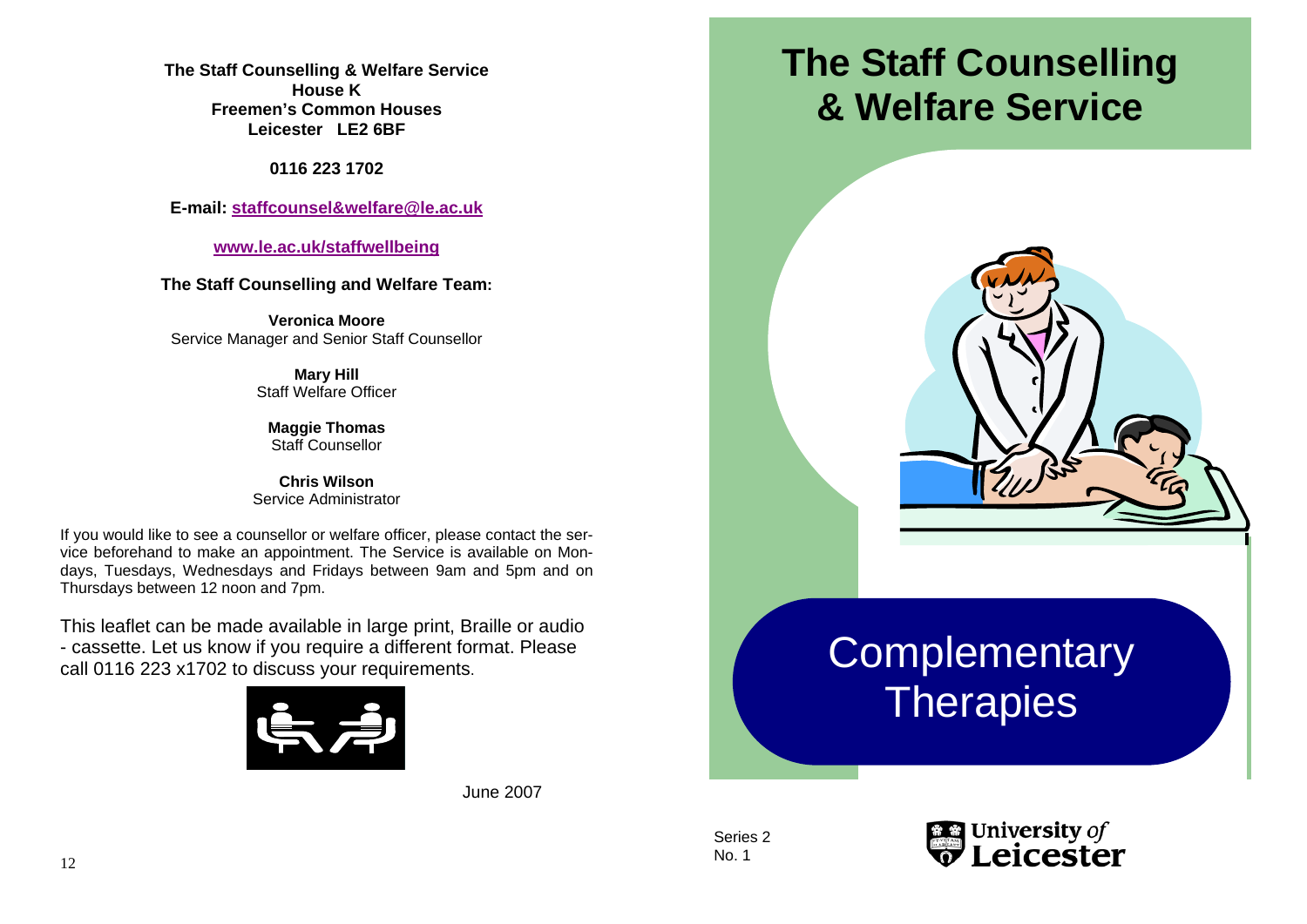## What is Reflexology?

Reflexology is a form of 'alternative' or 'complementary' medicine which involves a method of treatment using massage to reflex areas found in the feet and the hands. Most commonly, the feet are used as the areas to be treated.

In the feet, there are reflex areas corresponding to all the parts of the body and these areas are arranged in such a way as to form a map of the body in the feet with the right foot corresponding to the right side of the body and the left foot corresponding to the left side of the body. By having the whole body represented in the feet, the method offers a means of treating the whole body and of treating the body as a whole. This latter point is an important factor of a natural therapy and allows not only symptoms to be treated but also the causes of symptoms

Reflexology has been shown to be effective for:

- ∗ Back Pain
- ∗ Hormonal imbalances
- <sup>∗</sup>Migraine
- <sup>∗</sup>Sports injuries
- <sup>∗</sup>Infertility
- ∗ Arthritis
- <sup>∗</sup>Digestive disorders
	- ∗ Stress-related **conditions**
- Sleep disorders

**Other information leaflets produced by the Staff Counselling & Welfare Service:** 

- **Be Assertive!**
- **Bereavement**
- **Coping with Panic Attacks**
- **Depression**
- **Dignity at Work**
- **Effective Communication**
- **Hatha Yoga**
- **Planning for Retirement**
- **Relaxation Therapy Groups**
- **Talking to your G.P. about Mental Health Concerns.**

Please visit our website at:

**www.le.ac.uk/staffwellbeing/selfhelpresources** to view the leaflets. If you wish to receive multiple copies please email: staffcounsel&welfare@le.ac.uk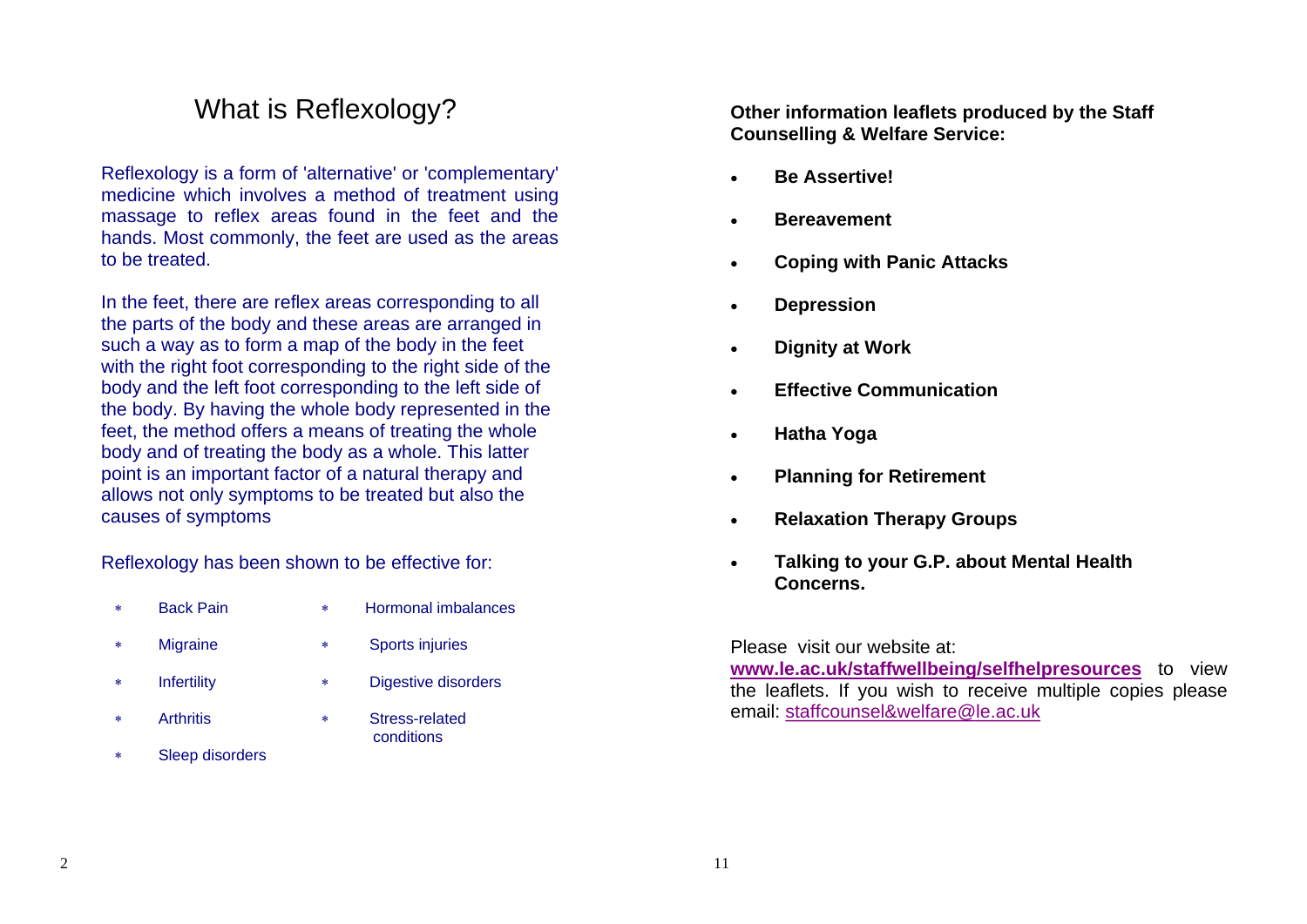#### **How much will the therapies cost?**

The reflexology, massage and Reiki sessions cost \*£10 for 20 minutes and \*£19 for a double 40 minute session.

A session of SCENAR costs \*£12.50 for 20 minutes. Due to the nature of the therapy it is only available as a single 20 minute treatment.

### **Where do the complementary therapies take place?**

All sessions are held in House K, Freemen's Common

### **When are the sessions held?**

Sessions are held on Friday lunchtimes between 12.00 noon and 2.00pm and on Thursday evenings between 4.30 and 6.00pm. Please check our website: www.le.ac.uk/staffwellbeing/complementarytherapies for

the up to date schedule of treatments

### **How do I book a session?**

By emailing **staffcounsel&welfare@le.ac.uk** or by telephoning **0116 223 1702.** 

**Please note the 20 minute sessions are not intended to be full treatments, but intended to encourage a sense of wellbeing and relaxation and the relief of some stress symptoms. However, if you book a double session of 40 minutes, this allows the practitioners to spend enough time to give a complete treatment.**

**All of the complementary therapies we offer are generally safe for most people, but if you have any particular health concerns, it is advisable to consult your G.P. before attending.** 

**You will be asked to complete a short confidential medical form before you attend your first therapy session.** 

**\*All prices are correct at the time of producing the leaflet, but are subject to change.** 

### Diagram showing reflex areas in the foot

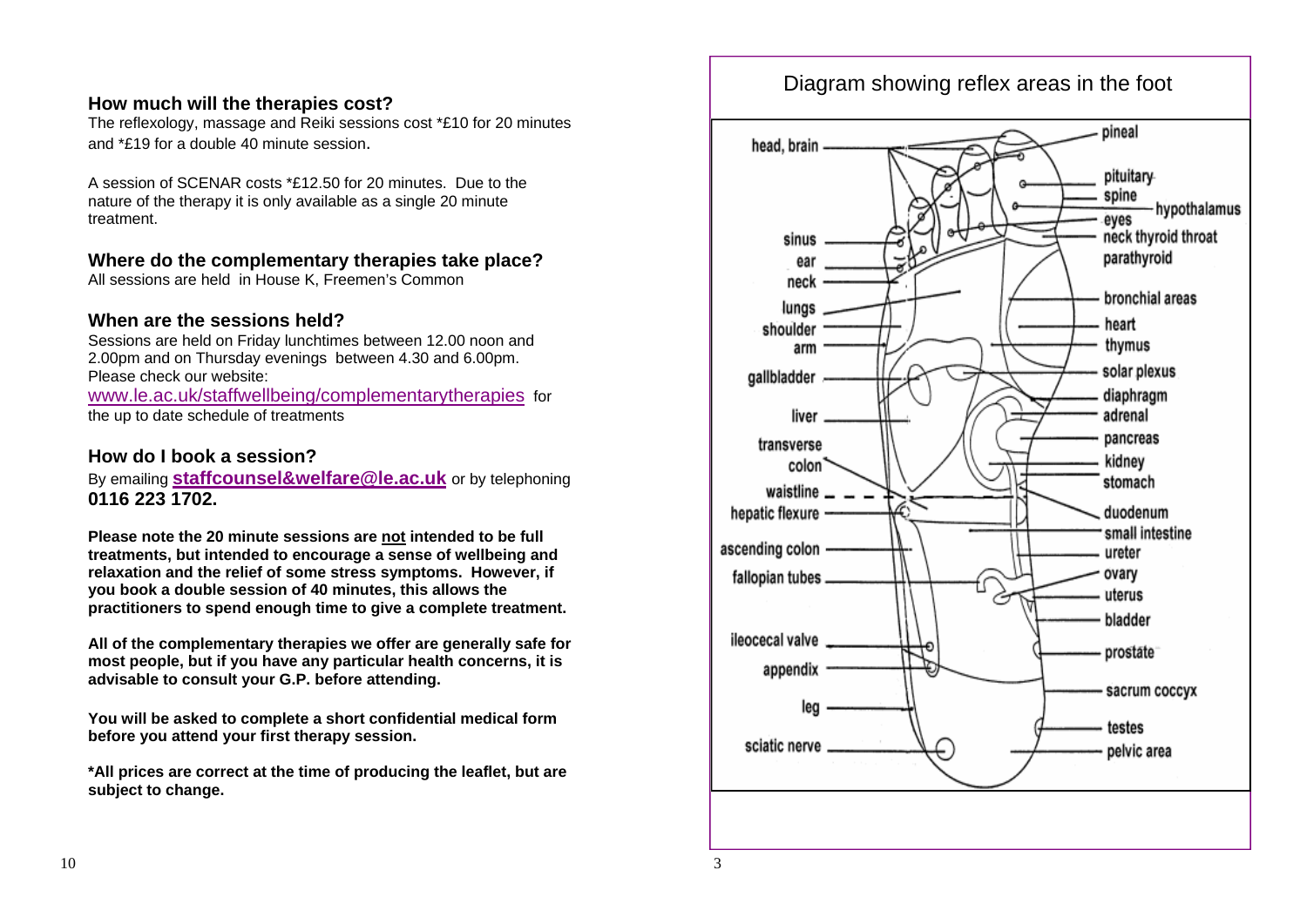### **Neck and Shoulder Massage**

For many people, the neck and shoulders are common areas of soreness and tension. The causes of headaches and tension are due to tightness of the muscles that surround the skull.

Tension, or muscular headaches occur when you strain the muscles of your head and neck, often without even realising you have done it. Bad posture, working at a desk or a computer all day without proper breaks, and stress all help to create such problems.

Massage involves using the hands to perform movements on the skin to promote relaxation, healing and well-being. Massage relaxes tense muscles, eases stress, relieves pain and can help increase blood circulation and help you sleep better.



**So, if you're feeling tense or stressed, why not book yourself a session?** 

**Please see page 10 for details on how to book a** 

**neck and Shoulder Massage.** 



Reiki (pronounced Ray-key) is a Japanese word meaning Universal Life Energy.

### **What is Reiki?**

Receiving Reiki is a very simple process. The session begins by lying down on a treatment couch, fully clothed, closing your eyes and relaxing. Then the Reiki practitioner will gently rest their hands upon you, non-intrusively, in a series of positions from the crown of the head to the feet.

Each hand position is held for a few minutes, and during this time healing energy will flow into you, balancing your energy system, releasing stress, soothing pain, and promoting your body's natural ability to heal itself. As the energy flows, some people will feel warmth, or heat, or tingling from the Practitioner's hands. It is usually a very relaxing experience: some people fall asleep. Other sensations may include seeing coloured lights or feeling as if you are floating.

### **Which conditions can Reiki help?**

- Stress, tension, anxiety and related symptoms
- Sleeplessness
- Feeling unable to cope
- Low spirits, depression
- Sports injuries
- Long term pain, e.g. back pain
- Rheumatism, arthritis, sciatica, scoliosis
- Low energy levels
- ∗ M.E.

**Please refer to page 10 for details on how to book a session of Reiki**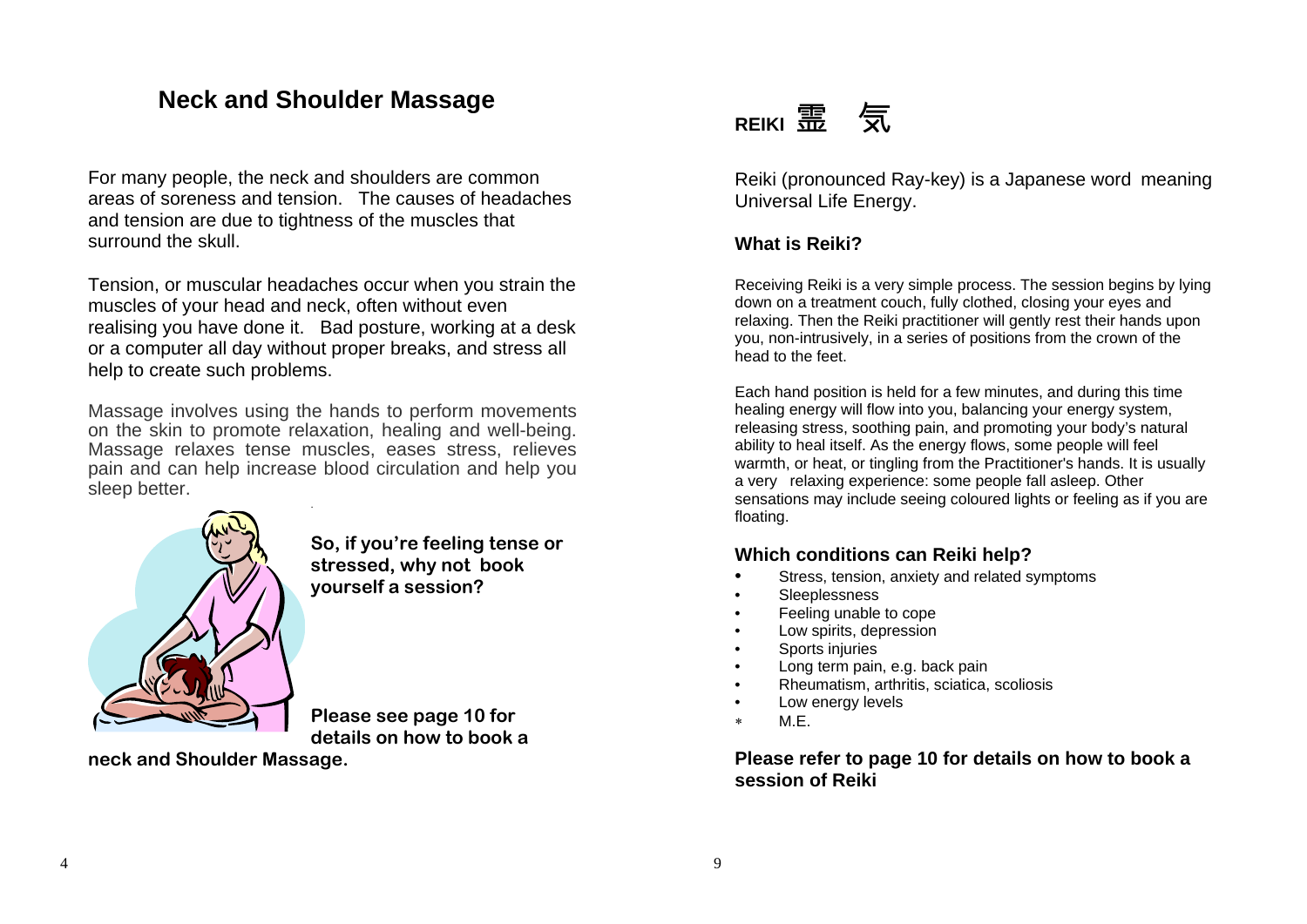### **Indian Head Massage**

### **Hatha Yoga**

If you set aside just 90 minutes a week to pamper yourself with a slow sensible stretch routine, you will start to feel the benefit immediately.

The teacher has taught yoga for 26 years and will devise an individual programme for you. This way you can progress with the exercises and deep breathing at your own pace. You will be happy to learn that each lesson concludes with an extended relaxation!

**Classes take place on Wednesday and Thursday evenings between 6.00—7.30pm in the Charles Wilson building. Fees are \*£24 for a six week course, payable to the tutor at the first class. For further details, please email:** 

**staffcounsel&welfare@le.ac.uk or phone 0116 223 1702.** 



### **How does an Indian Head Massage work?**



The treatment involves massage, shiatsu and acupressure techniques on the neck, scalp and face using aromatic massage oils.

This treatment relaxes tense areas and creates a feeling of well-being.

### **Which conditions can an Indian Head Massage help?**

### **Indian head Massage can bring about**

- <sup>∗</sup>General feeling of wellbeing, calmness and relaxation
- ∗ Relaxation in tense knotted muscles
- <sup>∗</sup>Stimulation and improvement of circulatory and lymphatic systems

### **It may also help or alleviate:**

- ∗ Tension headaches
- ∗ Insomnia
- <sup>∗</sup>Sinusitis and congestion
- <sup>∗</sup>Scalp tension
- ∗ Mental Tiredness
- <sup>∗</sup>Anxiety/stress

### **Please refer to page 10 for details on how to book an Indian Head Massage**

Please note that as oil is used on the scalp in this treatment , your hair will also absorb oil during the session.